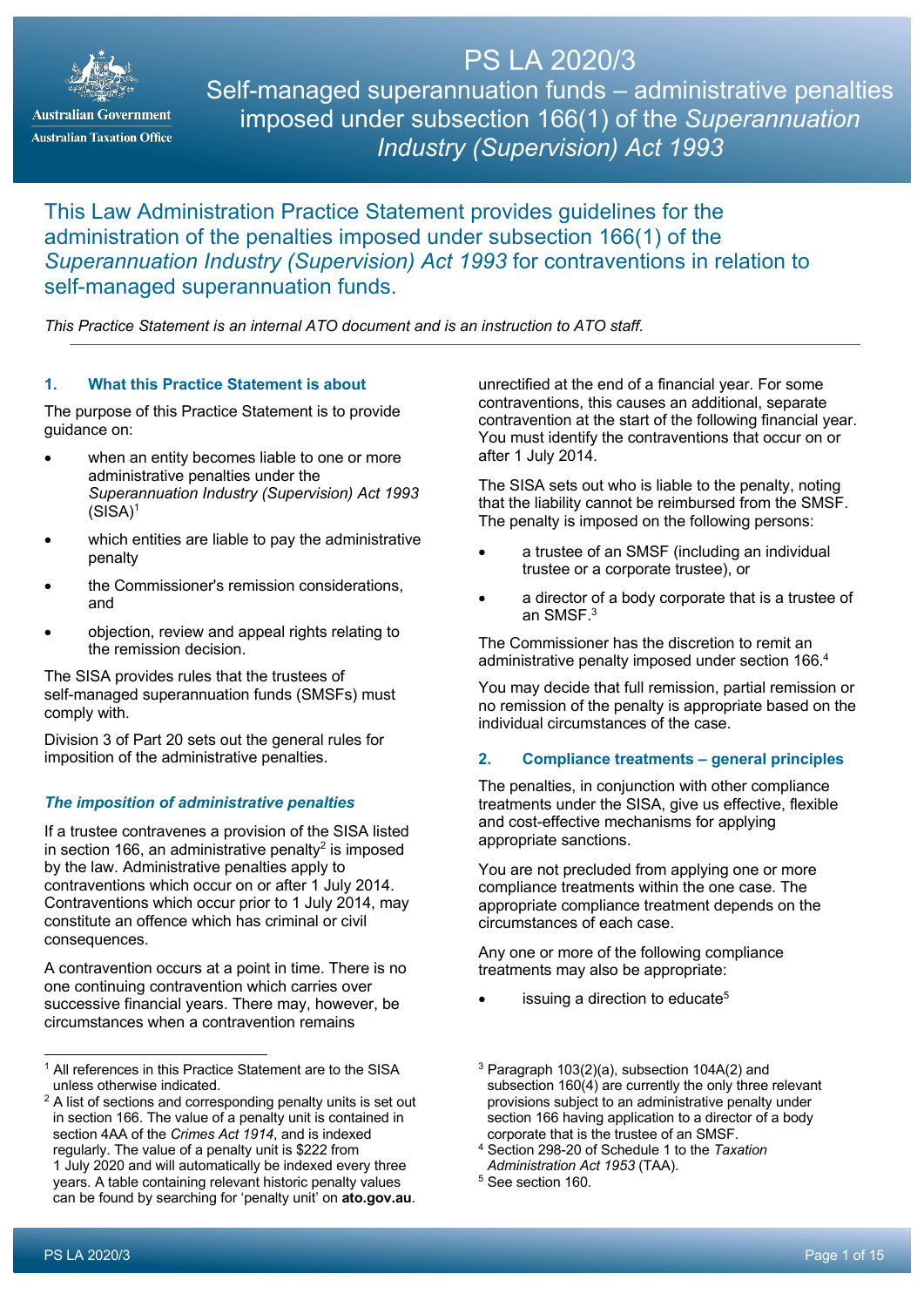- accepting an enforceable undertaking<sup>6</sup>
- issuing a direction to rectify<sup>7</sup>
- disqualifying an individual and prohibiting them from acting as a trustee of a super fund or as a responsible officer of a corporate trustee of a super fund<sup>8</sup>
- issuing a notice of non-compliance to the fund $9$
- seeking civil and/or criminal penalties through the courts. 10

The following are relevant when administering these penalties (including in any review process undertaken):

- The principles underpinning the compliance model require us to be fair to those trustees wanting to do the right thing, and being firm but fair with those choosing to disengage and avoid their taxation obligations.
- The *Taxpayers' Charter* requires us to treat a trustee as being honest. We accept that what they have told us is the truth and the information they have provided is complete and accurate unless we have reason to think otherwise.
- Decisions must be supported by the available facts and evidence. Conclusions about the trustee's actions or behaviour should only be made where they are supported by facts, or can be reasonably inferred from those facts.
- The trustee will be invited to explain their actions before the remission decision is finalised and they may exercise their right to object to our penalty decision.
- We need to be mindful of our commitment to avoid or resolve disputes as early as possible in accordance with the *ATO Disputes policy* and annual *Dispute management plan*. 11

# **3. Administering the penalty**

There are four basic steps in administering the penalty imposed under section 166:

- step  $1$  determine if a penalty is imposed by law
- step  $2$  determine who is liable to the penalty
- step 3 determine if remission is appropriate
- step  $4$  notify each trustee and/or each director of the corporate trustee of the liability to pay the penalty.

### **4. Our approach to administering the penalty**

#### *Step 1 – determine if a penalty has been imposed by law*

Once a contravention of a relevant provision listed in section 166 occurs, the law imposes a penalty. Section 166 sets out the amount of the penalty imposed each time a listed provision is contravened.

The penalty is imposed on the person that contravened the SISA. This may be either the trustees of the SMSF or the directors of the corporate trustee at the time of the contravention.

#### *Step 2 – determine who is liable to the penalty*

The penalty cannot be paid using the SMSF's resources.

You need to work out who is liable to pay the penalty. This will be determined by the type of trustee the fund has and who the penalty was imposed on.

#### *Corporate trustee*

If a penalty is imposed on a trustee that is a body corporate, then the directors of that body corporate are jointly and severally liable to pay the penalty.<sup>12</sup>

This means that any amount paid by one of the directors will reduce the amount that the other directors need to pay by the same extent. The penalty is paid when one or more of the directors make payments totalling the full amount.

# *Individual as trustee*

If the SMSF has individual trustees, separate penalties are imposed on each individual trustee. Each trustee is personally liable to pay any penalty imposed.

If an individual trustee joins an SMSF after the relevant contraventions have occurred, that trustee is not responsible for the contravention and the administrative penalty will not be imposed.

#### *Individual as director*

A penalty may be imposed on an individual as a director for contraventions of paragraph 103(2)(a), subsection 104A(2) and subsection 160(4).

<sup>11</sup> For further information on the ATO Disputes policy and Dispute management plan, refer to Law Administration Practice Statement PS LA 2013/3 *Alternative Dispute Resolution (ADR) in ATO disputes*. <sup>12</sup> Section 169.

<sup>6</sup> See section 262A.

<sup>7</sup> See section 159.

<sup>&</sup>lt;sup>8</sup> See section 126A.

<sup>&</sup>lt;sup>9</sup> See subsection 40(1).

<sup>10</sup> See Part 21.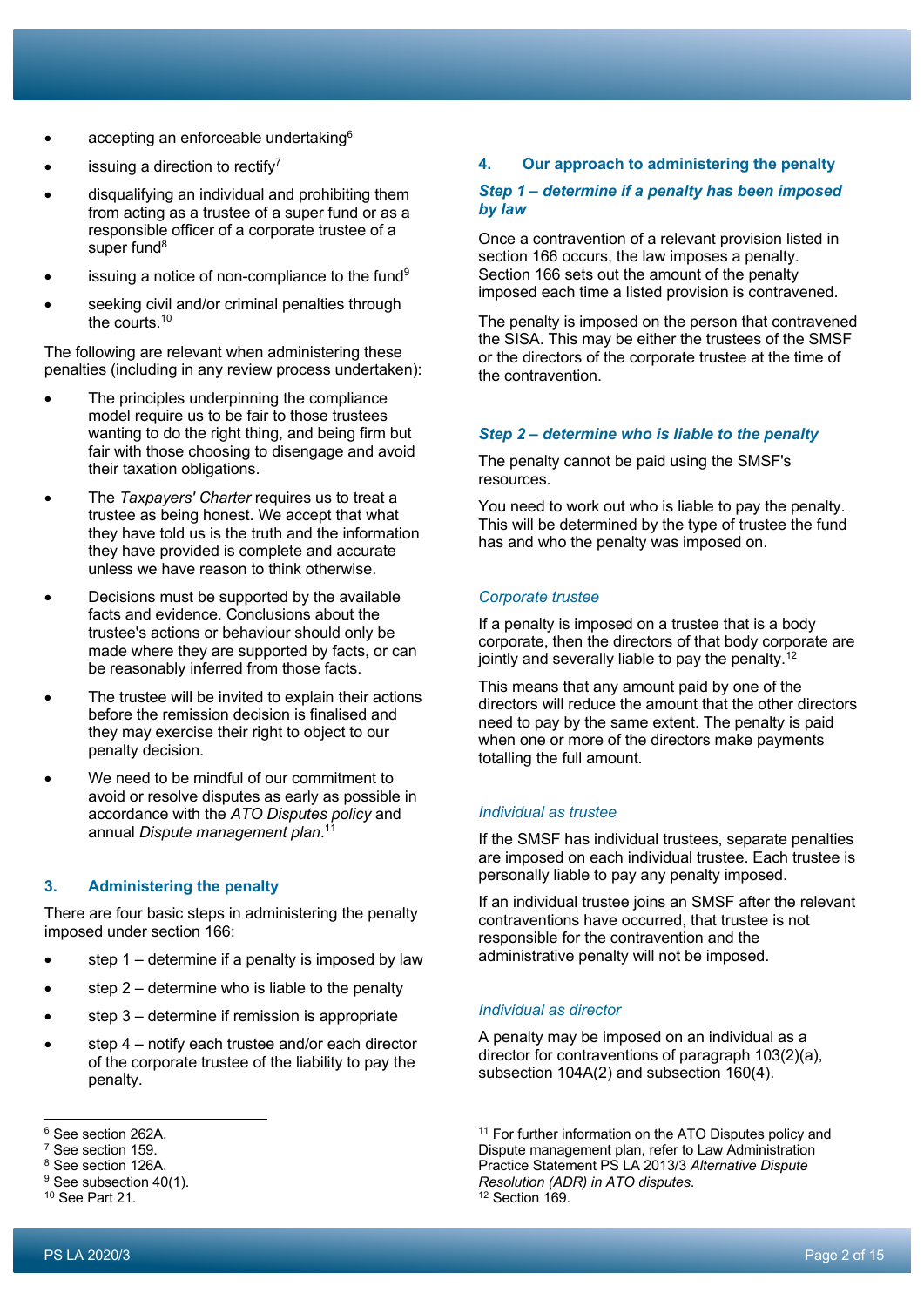If the penalty has been imposed on an individual director, that director is personally liable to pay the penalty.

### *Step 3 – determine if remission is appropriate*

You must make a remission decision whenever penalties are imposed, and the remission decision must be made separately for each trustee on whom a penalty is imposed.

You have discretion to remit all, part or none of a penalty imposed under section 166. This discretion is 'unfettered' meaning that there is no legal restriction on when you can and cannot remit. Remission provides the administrative flexibility to ensure that the penalty imposed is appropriate for the observed behaviour.

You need to consider the following factors when making your remission decision.

These are not exhaustive and are not intended to prescribe the only relevant factors.

They are intended to encourage an analytical approach to each case and the application of sound judgment in making a remission decision.

#### *The purpose of the penalty provision*

You must have regard to the purpose of the provision. The main objectives of the provision are to:

- encourage greater levels of voluntary compliance by ensuring that there are consequences for non-compliance appropriate to the conduct
- promote consistent treatment by specifying the amount of penalty for each relevant contravention
- shift the behaviour of trustees so they do not contravene again.

These objectives would be compromised if the amount of penalties specified in the law were remitted without just cause, arbitrarily or as a matter of course.

#### *Trustee behaviour and circumstances*

You should consider if the trustee has acted in a way that would reasonably be expected of another trustee in the same circumstances. The fact that the trustee genuinely tried to act with care and diligence is not the test. A trustee who acted in accordance with paragraph 52B(2)(b) by exercising the same degree of care, skill and diligence as an ordinary, prudent person would exercise in dealing with property of another for whom the person felt morally bound to provide, would be considered to be acting reasonably.

Your decision should take into account the individual circumstances of each case, giving appropriate consideration to the background and experience of the trustees and/or directors, as well as their intentions surrounding the circumstances of the contravention.

In considering this factor, it should be acknowledged that all trustees and directors of corporate trustees of SMSFs are required to sign a declaration upon setting up their SMSF that they understand their duties.

Furthermore, all trustees are subject to other covenants under section 52B, and fiduciary duties and obligations under general trust law. Each trustee is ultimately personally responsible for ensuring their fund complies with the SISA and other relevant legislation.

With respect to the trustee's behaviour or circumstances, you may also consider the following as relevant factors:

- the compliance history of the trustee or director of a corporate trustee of an SMSF
- whether rectification has occurred or the trustee is in the process of rectifying before any ATO contact
- whether the trustees made a voluntary disclosure before any ATO contact
- whether there were circumstances beyond the trustee's control that
	- caused the contravention
	- affected their ability to comply with their regulatory obligations, or
	- impacted on their capacity to rectify any contraventions.

#### *Seriousness of the contravention*

When considering whether to remit in full, in part or not at all, you should consider the scale and impact of the contravention on the SMSF. The following are examples of factors that could be considered:

- To what extent were the fund's assets affected?
- Over what period of time did the contraventions occur?

#### *Unintended or unjust results*

Your decision needs to be fair and reasonable and ensure that the prescribed amount of penalty does not cause unintended or unjust results.

You must ensure the cumulative penalty imposed on a trustee or director is appropriate.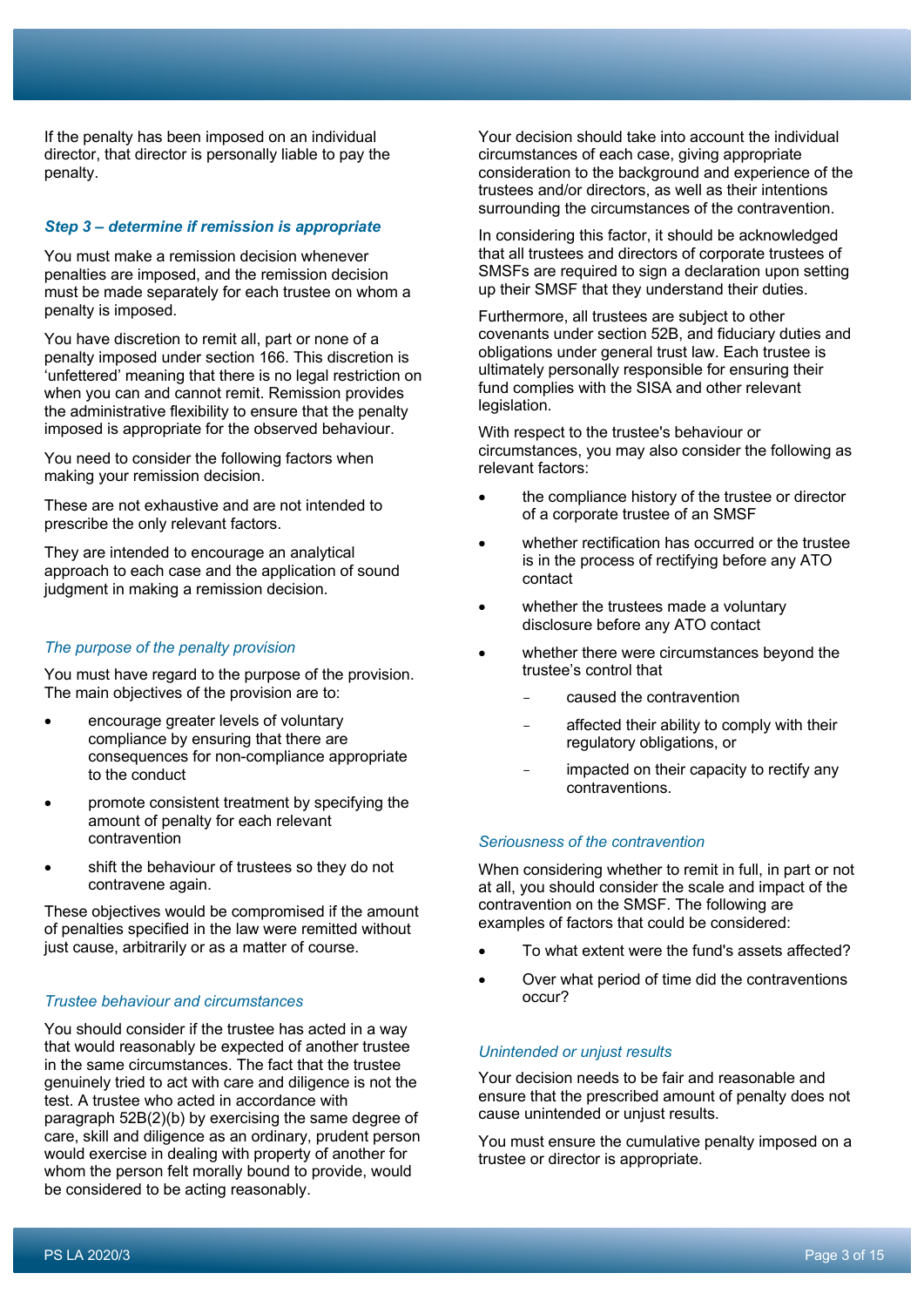For example, a penalty may be considered unjust where it is so large as to be excessive in light of the purpose of the penalty provision, the circumstances and behaviour of the trustee, the seriousness of the contravention and the size of the fund.

# *Multiple penalties*

In some circumstances, the trustee's behaviour may result in more than one administrative penalty applying under the law. Consider whether the cumulative penalty is defensible, proper and just, having regard to the overall circumstances of the case.

For example, did the multiple penalties arise from a single course of conduct or a particular event?

# *Multiple breaches of the same provision*

In some cases a single course of conduct or behaviour may result in multiple penalties being imposed from multiple contraventions of the same provision.

Such circumstances may warrant penalty remission if the cumulative penalty is considered otherwise inappropriate (refer to Example 8 of this Practice Statement).

# *Multiple provisions breached*

An unjust result may also occur in situations where multiple administrative penalties are imposed when a particular event results in contraventions of more than one provision.

The following table lists examples of possible circumstances where multiple penalties could arise under more than one provision due to a particular event, noting this is not an exhaustive list:

| <b>Circumstances</b><br>or event                                                          | <b>Contravening</b><br>provisions                                                                     | <b>Primary</b><br>contravening<br>provision |
|-------------------------------------------------------------------------------------------|-------------------------------------------------------------------------------------------------------|---------------------------------------------|
| A loan to<br>member or<br>relative that was<br>greater than 5%<br>of the fund's<br>assets | Subsection 65(1)<br>for the loan and<br>subsection 84(1)<br>for the in-house<br>asset                 | Subsection 65(1)                            |
| Access to<br>member<br>benefits without<br>meeting a<br>condition of<br>release           | Subsection 34(1)<br>for operating<br>standards and<br>subsection 65(1)<br>for financial<br>assistance | Subsection 34(1)                            |

If one particular event results in multiple penalties under more than one provision, we would generally remit to a level reflecting the primary contravention. The primary contravention is determined by considering the behaviour and intention of the trustees.

Referring to the above table, in the first example of a loan, the in-house asset breach is considered the secondary breach as it only occurs because of the primary contravention of loaning money to a member or relative. In the second example, financial assistance is considered to be the secondary breach as it only occurred because of the primary contravention of the operating standards when member benefit payments did not meet a condition of release, that is, illegal early release occurred.

However, this depends on the circumstances of the case. For example, a remission should generally not be granted simply on the basis that multiple penalties exist, particularly in instances of fraud, evasion or egregious contraventions.

Any further remission of the penalty in relation to the primary contravention could then be assessed against the remaining penalty in line with the considerations outlined in this section (refer to Example 7 of this Practice Statement).

# *Step 4 – notify each trustee and/or director of the liability to pay the penalty*

You must give a written notice to the trustee or director informing them of their liability to pay the penalty, and of the reason they are liable to pay the penalty. If the penalty has not been remitted in full, you must also provide an explanation of why this has not occurred either before, or at the same time.

You must ensure the reasons are supplied at or before the time the trustee or director receives the written notice.

# **5. Review rights available to the trustee or director**

A trustee or director who is dissatisfied with a decision to refuse to remit, in full or in part, an amount of penalty, may object in the manner set out in Part IVC of the TAA if the amount of penalty remaining after the decision is more than two penalty units.

If dissatisfied with an objection decision by the Commissioner, the trustee may apply to the Administrative Appeals Tribunal for review of the objection decision, or appeal to the Federal Court of Australia against the objection decision.<sup>13</sup>

Where a remission decision cannot be reviewed by objection (for example, if the amount of penalty that

<sup>13</sup> Section 14ZZ of the TAA.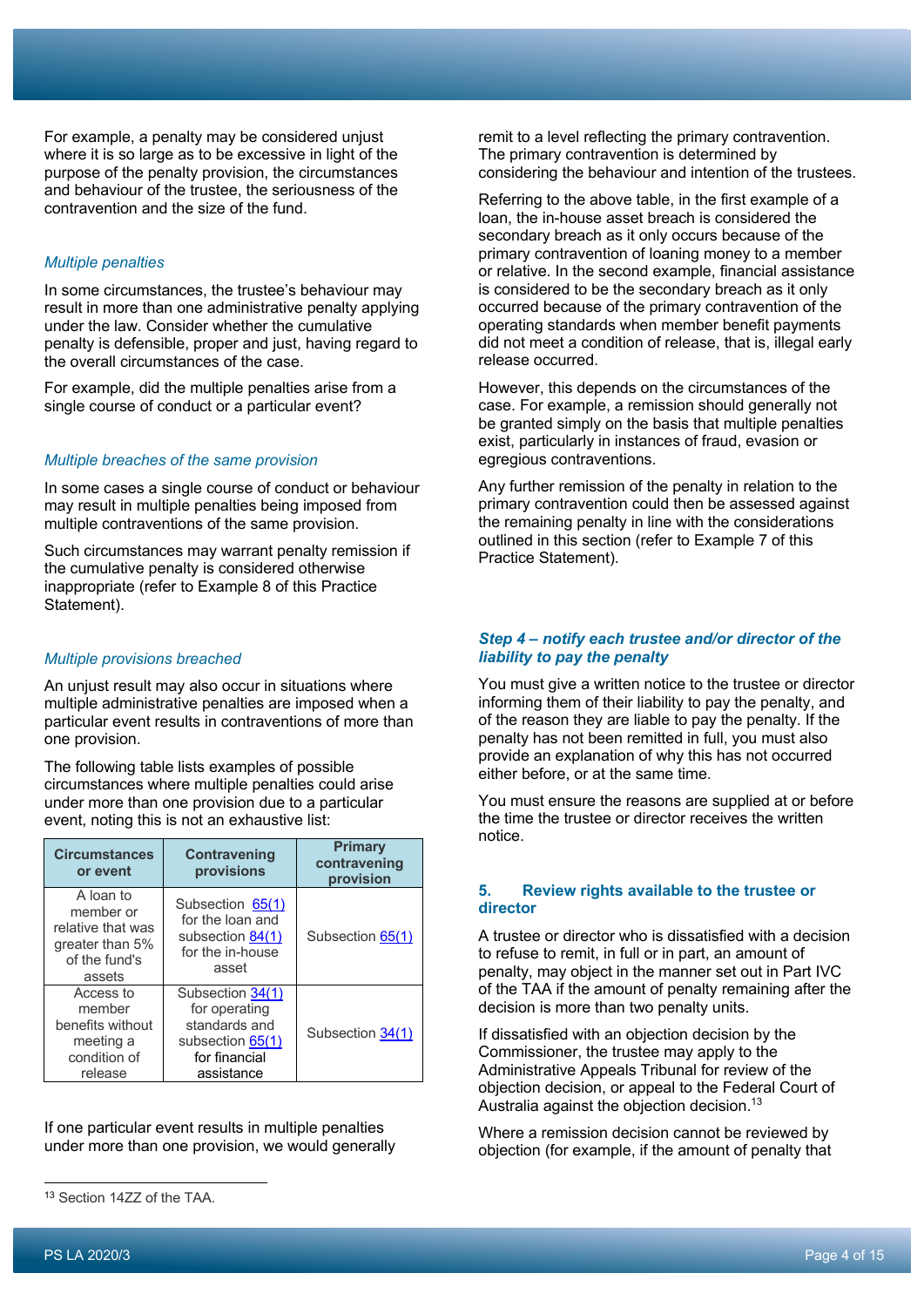remains payable after the remission decision is two penalty units or less), the entity may seek a review of the decision under the *Administrative Decisions (Judicial Review) Act 1977*.

# **6. More information**

For more information, see:

- PS LA 2006/18 *Self-managed superannuation funds – enforceable undertakings*
- PS LA 2006/19 *Self-managed superannuation funds – issuing a notice of non-compliance*
- PS LA 2008/3 *Provision of advice and guidance by the ATO*
- PS LA 2012/5 *Administration of the false or misleading statements penalty – where there is a shortfall amount*
- PS LA 2013/3 *Alternative Dispute Resolution (ADR) in ATO disputes*
- Dispute management plan
- **Disputes policy**

| Date issued            |                  |
|------------------------|------------------|
| Date of effect         |                  |
| <b>Contact officer</b> | Jeremy Ooi       |
|                        | <b>SEO</b>       |
|                        | $(03)$ 9946 9638 |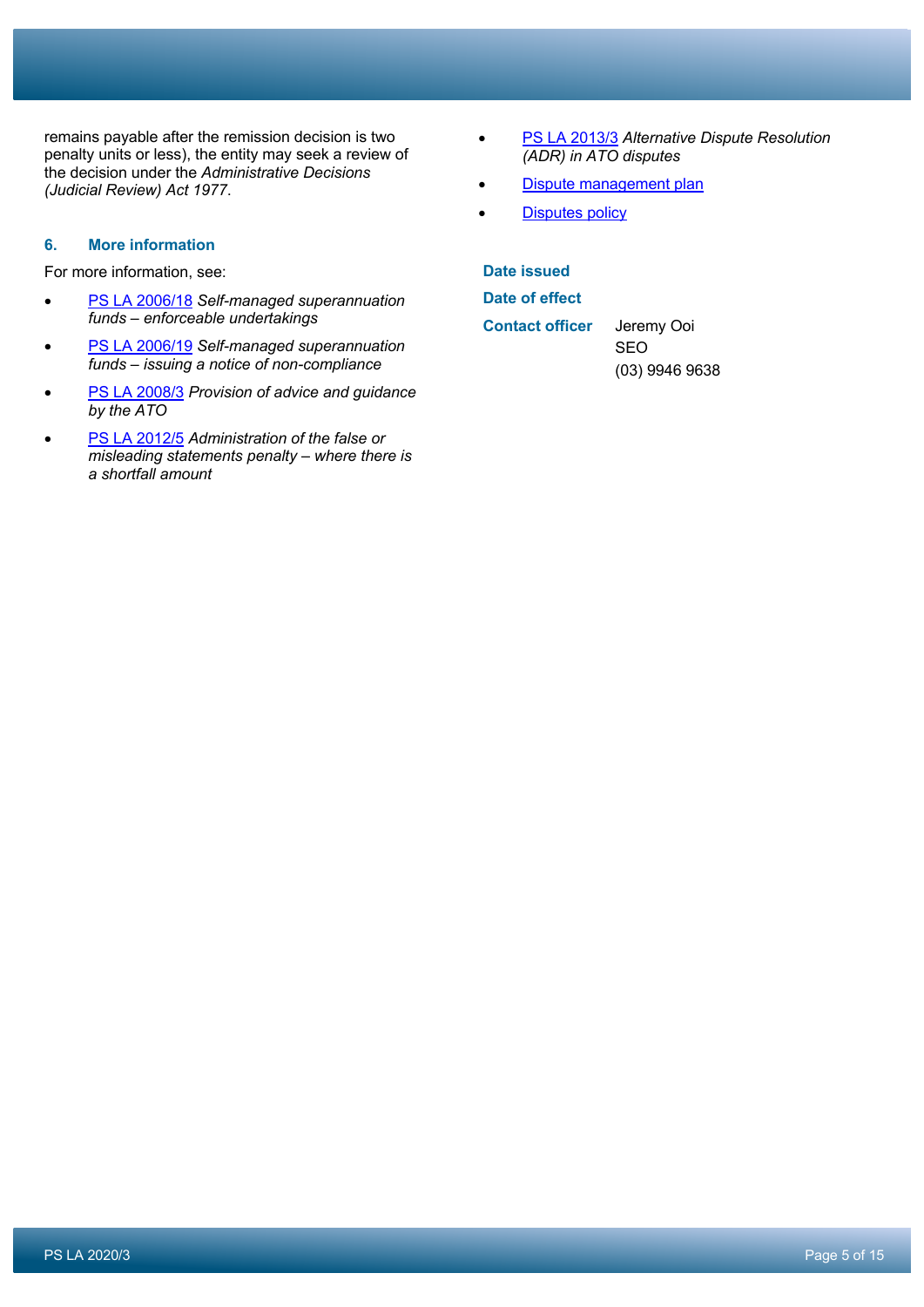# **ATTACHMENT A – EXAMPLES**

When considering these examples, remember that you may apply more than one compliance treatment in each case. Depending on the circumstances, it may be appropriate for you to apply a combination of enforcement responses.

The following examples of administrative penalty considerations are indicative only. Other regulatory and income tax consequences may also arise in some of these examples and should be considered separately. These examples only address the treatment of administrative penalties under the SISA.

#### **Examples – imposition of administrative penalty**

Administrative penalties under section 166 can only apply to contraventions which occur on or after 1 July 2014. Contraventions which occur prior to 1 July 2014 may constitute an offence which has criminal or civil consequences.

#### *Example 1 – loan to a member and financial assistance given*

*An SMSF makes a loan to a member on 31 December 2013 in contravention of paragraph 65(1)(a). The loan remains fully outstanding as at 1 June 2015 when an ATO audit commenced.*

*The contravention relating to the loan occurred before 1 July 2014, so no administrative penalty can be imposed for this breach.*

*The trustee does not seek repayment of the loan during the 2013–14 or 2014–15 financial years. From documentation provided, the case officer is satisfied that a loan is still in place. By delaying any recovery action, the trustee is considered to have provided financial assistance and therefore contravened paragraph 65(1)(b).*

*From 1 July 2014, every occasion where the trustee failed to follow up a loan repayment, in accordance with the loan repayment schedule, constitutes a contravention of paragraph 65(1)(b). That is, if the loan repayment schedule illustrated that six repayments were not followed up from 1 July 2014, then an administrative penalty of 360 penalty units is imposed (6 × 60 penalty units).*

*As noted in Example 8 of this Practice Statement, it may be appropriate to consider remission of those multiple penalties on the basis the paragraph 65(1)(b) contraventions were the result of a single course of conduct or behaviour*.

#### *Example 2 – loan to a member and no financial assistance given*

*Similar to Example 1, an SMSF made a loan to a member on 31 December 2013 in contravention of paragraph 65(1)(a). An audit commenced on 1 June 2015 and the trustees provided a copy of the loan repayment schedule which illustrated the loan was to be repaid including appropriate interest over a 24-month period starting in January 2014 with a final repayment due in December 2015.*

*Even though a portion of the loan remains outstanding at the time of the audit, the trustee has made all the required repayments on time. In this situation, there has not been a contravention of paragraph 65(1)(b) as the repayments were in accordance with the loan repayment schedule. Therefore no administrative penalties will apply in the 2014–15 financial year.*

#### *Example 3 – borrowing and maintaining a borrowing*

*The trustee of an SMSF borrowed money on 1 January 2013 in contravention of paragraph 67(1)(a). The borrowing agreement required the SMSF to repay the borrowing including appropriate interest by 31 December 2013. No repayments have been made to the lender, therefore the borrowing remains outstanding.*

*No administrative penalty can be applied for the original contravention as it occurred prior to 1 July 2014.*

*The fund is audited on 7 July 2015. The case officer notes the fund is still maintaining the borrowing which occurred in the 2013–14 financial year. By failing to make repayments in accordance with the terms of the borrowing agreement, the trustees have contravened paragraph 67(1)(b) for maintaining an existing borrowing in both the 2014–15 and 2015–16 financial years. Administrative penalties under section 166 of 60 penalty units are imposed for each year, resulting in a total imposed penalty of 120 units.*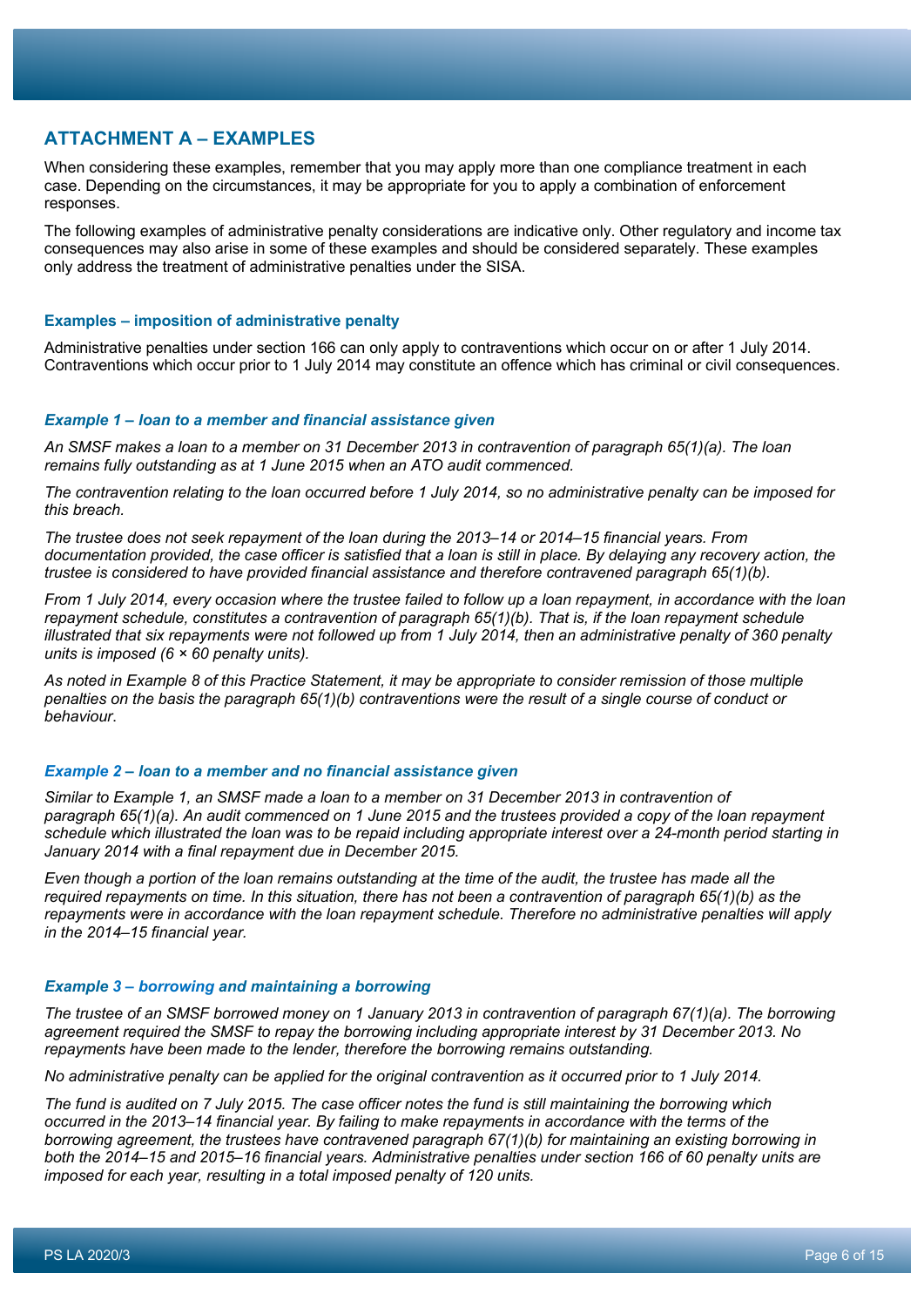#### *Example 4 – joint and several liability, corporate trustee*

*John and Christine are members of the JC SMSF and directors of the corporate trustee of the fund. In the 2018–19 financial year, the corporate trustee contravened subsection 67(1) by allowing the fund to enter into a prohibited borrowing with John and Christine in their individual capacities.*

*As a result, an administrative penalty of 60 penalty units is imposed on the corporate trustee. As directors of the corporate trustee, John and Christine are jointly and severally liable for payment of the penalty*.

#### *Example 5 – personal liability, individual trustees*

*Larry and Adam are members and trustees of the Redrock SMSF. In the 2019–20 financial year, an auditor contravention report found that the trustees of the SMSF had contravened subsection 84(1) by providing a loan to a related party, who is not a member, in excess of the in-house asset limits.*

*Each trustee of the Redrock SMSF is individually liable for the full administrative penalty. The administrative penalty for this contravention is 60 penalty units. Larry and Adam are each issued a separate penalty notice for 60 penalty units.*

#### *Example 6 – personal liability, directors of a corporate trustee*

*Jim and Pete are members of the JP SMSF and directors of the body corporate that is the trustee of the fund, which was established in the 2017–18 financial year. Pete signs a declaration as required by paragraph 104A(2)(a) but Jim fails to do so.*

*The administrative penalty for this contravention is 10 penalty units. Jim is issued with a penalty notice and is personally liable to pay the full amount.*

#### **Examples – remission of administrative penalty**

Every remission decision must consider the specific circumstances of each case.

#### *Example 7 – illegal early release and financial assistance*

*The trustees and members of the Jones Family Super Fund are Mr Jones (47 years old) and Mrs Jones (43 years old). The fund has been in existence since 2005 and is a regulated SMSF. As at 30 June 2015, the fund's total assets were \$150,000.*

*An ATO audit reveals that the trustees authorised a single lump sum withdrawal of \$50,000 from the fund's bank account in the 2015–16 financial year.*

*This was the first time that a withdrawal was made from the fund and no other contraventions have been identified. The members had not met a condition of release and did not expect to repay the amount withdrawn14. The members have advised that the withdrawal was used to buy a new car. The trustees were aware of their obligations under the SISA, however, they stated they needed immediate accessible finance and could not obtain finance elsewhere.*

*The trustees are liable to pay penalties for the 2015–16 financial year for:*

- *contravening subsection 34(1) by paying super benefits to the members of the fund where a condition of release had not been met (20 penalty units), and*
- *contravening paragraph 65(1)(b) by providing financial assistance to the members (60 penalty units).*

#### *Identify the primary contravention*

*As multiple penalties arose under different provisions from a particular event, the case officer determines the primary contravention occurs under subsection 34(1) (payment of super benefits to members where a condition of release has not been met).*

<sup>&</sup>lt;sup>14</sup> The amounts may also be included in the individual's assessable income (section 304-10 of the ITAA 1997).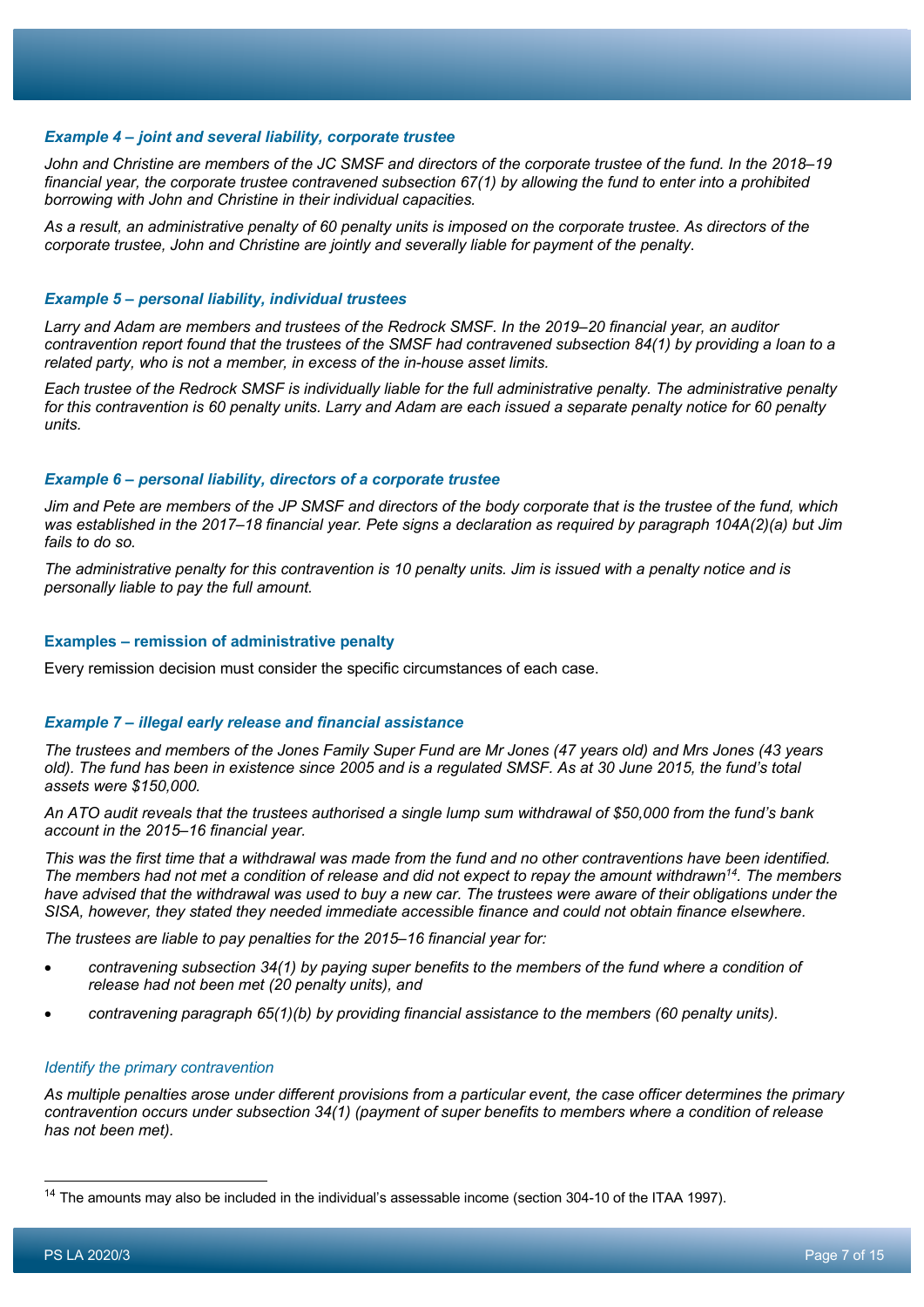*Accordingly, using the principles in Step 3, the case officer remits the total penalty by 60 penalty units, which is an amount equivalent to that imposed under the secondary contravention of paragraph 65(1)(b) for the provision of financial assistance to members.*

### *Consider further remission*

*The case officer then considers whether any further remission of the remaining 20 penalty units (equivalent to the penalty for the primary contravention under subsection 34(1) is warranted.*

*The case officer considers that the trustees' good compliance before the contravention is a factor that supports remission. But they consider this to be outweighed by the following factors:*

- *the trustees were aware of the rules and knew they should not have withdrawn the money*
- *the withdrawal was within the trustees' control*
- *there are no events that affected the trustees' capacity to comply with their obligations*
- *the trustees/members gained a benefit through a deliberate act*
- *the seriousness of the contravention as the fund's assets were significantly affected.*

*In coming to their decision, the case officer acknowledges that the penalty amounts are set within the SISA to promote consistent treatment of parties liable to the contravention. There were no mitigating factors which could be said to have caused the trustee's contravention, and a reasonable trustee in this situation who was aware of the rules would not have paid a benefit where a condition of release was not met.*

*Given this, the case officer decides that further remission is not appropriate.*

#### *Example 8 – illegal early release and financial assistance (multiple withdrawals)*

*The trustees of the PS Family Super Fund (established in 2007) authorise 10 withdrawals of \$5,000 each from the fund's bank account in the 2015–16 financial year.*

*The members advise that the withdrawals were used to buy a new car. They arranged to finance their purchase over 10 monthly payments commencing 1 August 2015.*

*Each trustee is liable to pay administrative penalties of a total of 800 penalty units for the 2015–16 financial year for:*

- *contravening subsection 34(1) by paying super benefits to the members of the fund where a condition of release had not been met 10 times (200 penalty units), and*
- *contravening subsection 65(1) by providing financial assistance to the members 10 times (600 penalty units).*

| <b>Contravention</b> | <b>Penalty units</b> | <b>Penalty amount</b> |
|----------------------|----------------------|-----------------------|
| Subsection 34(1)     | $10 \times 20 = 200$ | \$36,000              |
| Subsection 65(1)     | $10 \times 60 = 600$ | \$108,000             |
| <b>TOTAL</b>         | 800                  | $$144,000^{15}$       |

#### *Identify the primary contravention*

*As multiple penalties arose from a particular event, the case officer determines the primary contravention occurs under subsection 34(1) – payment of super benefits to members where a condition of release has not been met.*

*Accordingly, using the principles in Step 2, the case officer remits the total penalty by 600 penalty units, which is an amount equivalent to that imposed under the secondary contravention of subsection 65(1) for the provision of financial assistance to members.*

<sup>15</sup> The value of each penalty unit from 31 July 2015 to 30 June 2017 was \$180.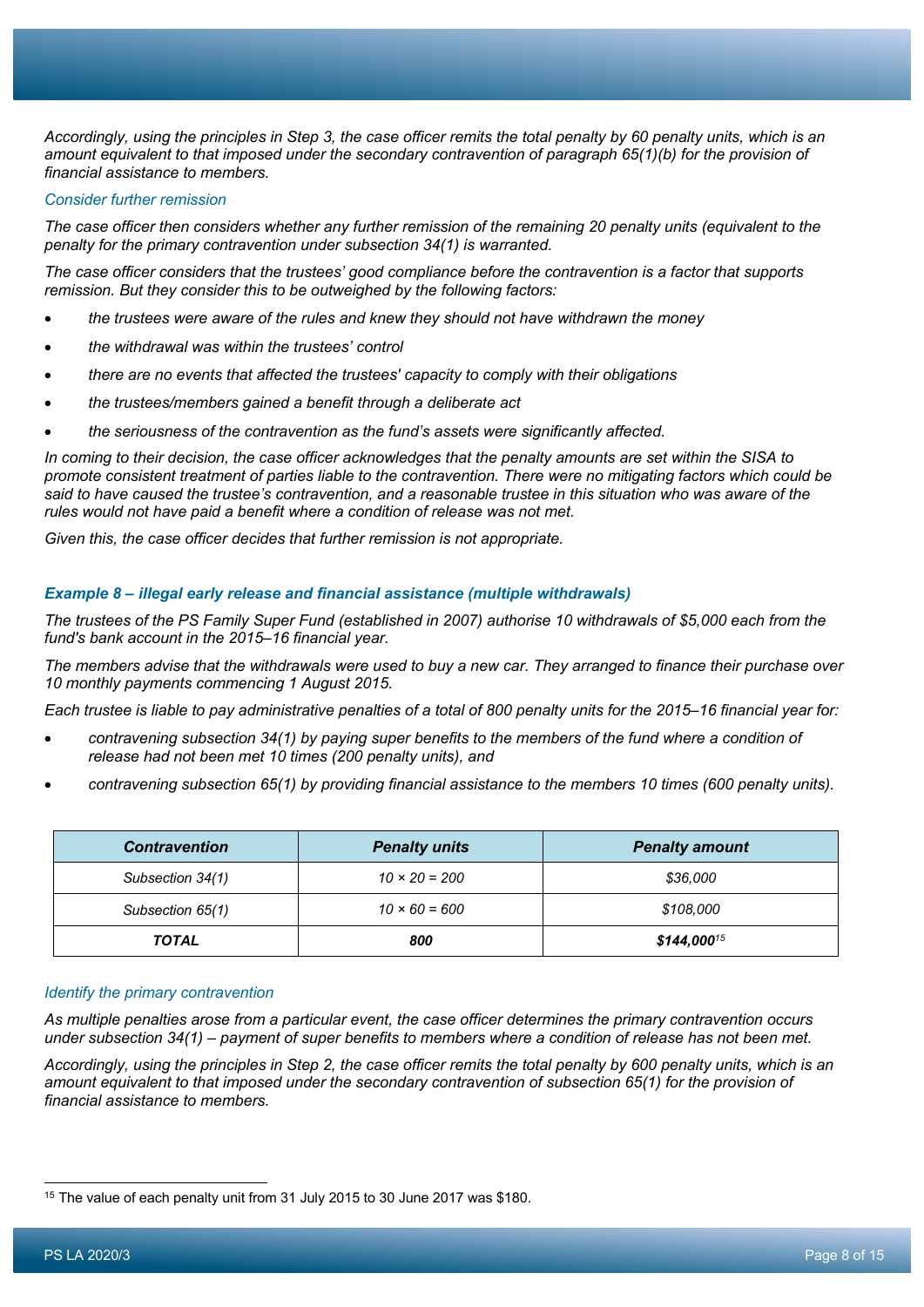#### *Consider further remission*

*The case officer then considers whether any further remission of the remaining 200 penalty units (equivalent to the cumulative penalty applied for the primary contravention under subsection 34(1)) is warranted.*

*Because of the multiple withdrawals, the case officer considers the intention of the trustees at the time they made the withdrawals. They also consider the other factors of the case – similarly to Example 7 of this Practice Statement.*

*In this case, the trustees withdrew \$50,000 to buy a car, over a number of transactions rather than one withdrawal, triggering multiple penalties from a single course of conduct or behaviour, that is the purchase of a car. In circumstances such as this, further remission would be warranted to ensure that the cumulative penalty is fair and just by aligning the remission to a level equivalent to the penalty applied in Example 7 of this Practice Statement for a single contravention.*

*This scenario must be distinguished from situations where the trustees' knowledge, actions and intentions clearly demonstrate a different level of culpability. For example, it is not appropriate to apply the approach in the previous paragraph when a trustee authorises access to money from their SMSF multiple times for separate courses of conduct.*

#### *Example 9 – loans to members and in-house assets*

*The trustees and members of the Smith Super Fund are Mr Smith (46 years old) and Mrs Smith (41 years old). The fund has been in existence since 2004 and is a regulated SMSF with a previously good compliance history.*

*Mrs Smith does not have a member balance, however she was appointed as a trustee in 2013-14 when their son removed himself from the fund. Mr Smith makes all decisions when it comes to the fund, he is aware of his trustee obligations and acknowledges full culpability for the course of conduct.*

*During an ATO audit, Mr Smith provided information to the ATO advising of the following withdrawals from the fund's bank account:*

| <b>Financial year</b> | <b>Amount</b> | Date withdrawn   |
|-----------------------|---------------|------------------|
| 2016–17               | \$30,000      | 31 December 2016 |
| $2017 - 18$           | \$50,000      | 31 July 2017     |
| <b>TOTAL</b>          | \$80,000      |                  |

*The fund's financial statements report the amounts withdrawn as loans to Mr Smith. Each withdrawal from the fund was documented in a separate loan agreement, which included interest payments, those loan agreements were provided during audit.*

*The following repayments of the principal loan amounts have been made over the course of the two financial years in accordance with the respective loan agreements and repayment schedules:*

| <b>Financial year</b> | <b>Amount</b> | <b>Terms of loan agreement</b>                                                                                |
|-----------------------|---------------|---------------------------------------------------------------------------------------------------------------|
| 2016-17               | \$15,000      | The loan started on 31 December 2016<br>and is to be repaid across the 2016-17<br>and 2017-18 financial years |
| $2017 - 18$           | \$65,000      | The loan started on 31 July 2017 and is<br>to be repaid prior to the end of the<br>2017-18 financial year     |
| TOTAL                 | \$80,000      |                                                                                                               |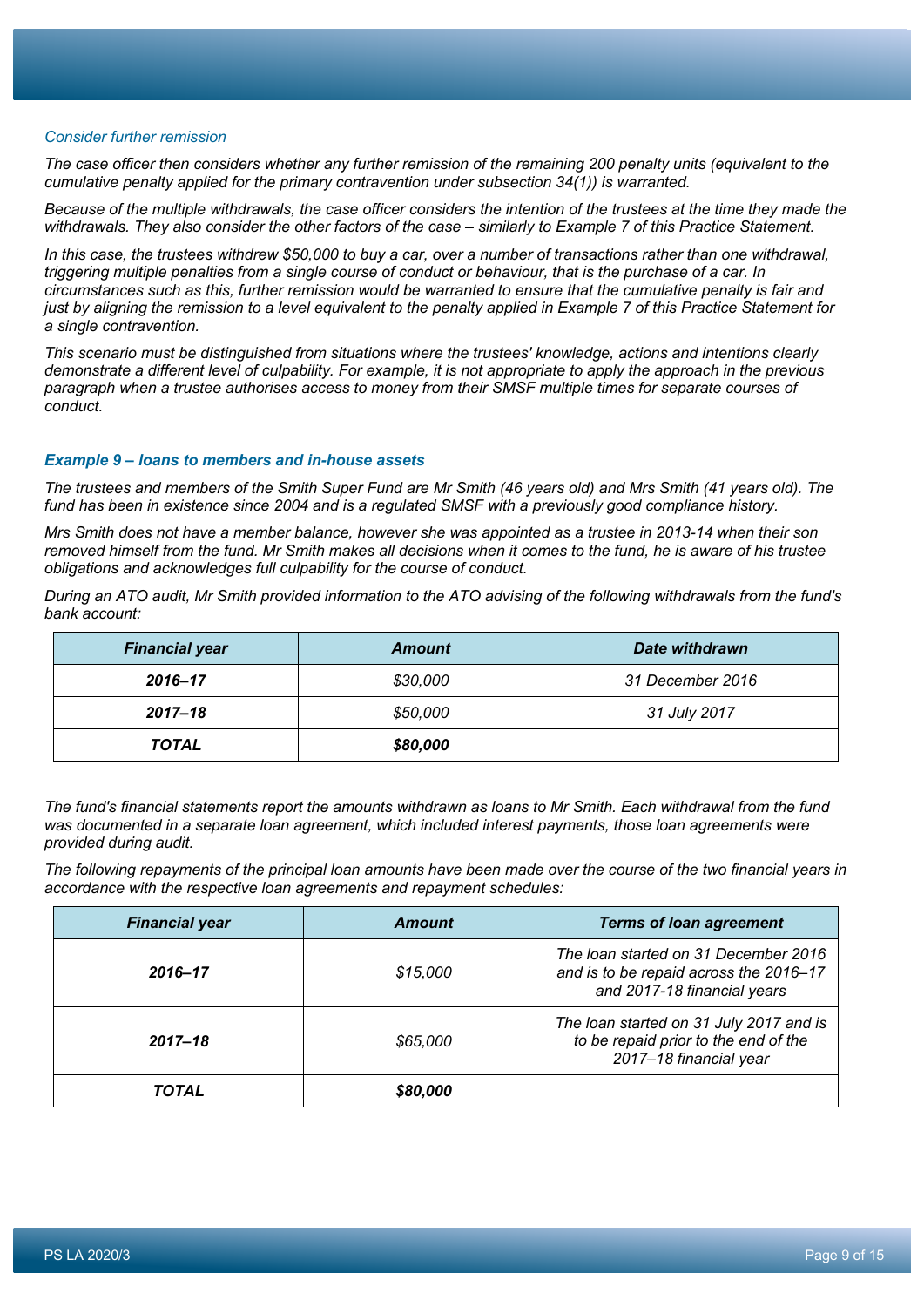*As a consequence of the loans, the fund's in-house asset percentage (IHA %) at the end of the relevant financial years were as follows:*

| <b>Financial year</b> | <i>In-house assets</i> | <b>Total fund assets</b> | IHA $%$ |
|-----------------------|------------------------|--------------------------|---------|
| 2016-17               | \$15,000               | \$100,000                | 15%     |
| $2017 - 18$           | Nil                    | \$120,000                | 0%      |

*The trustees have multiple contraventions covering the 2016–17 and 2017–18 financial years.*

#### *2016-17 financial year*

*Firstly, paragraph 65(1)(a) was contravened by lending money to a member of the fund.*

*The case officer also determined the trustees have contravened subsection 84(1) by making the loan in the 2016–17 financial year which exceeded the in-house assets limits (specific to subsection 83(3)).*

*Each trustee is liable to a total of 120 penalty units (2 contraventions × 60 penalty units). See the following table for the penalty applied per trustee.*

| <b>Contravention</b> | <b>Penalty units per contravention</b> | 2016-17 penalties  |
|----------------------|----------------------------------------|--------------------|
| Subsection 65(1)     | 60                                     | $1 \times $10,800$ |
| Subsection 84(1)     | 60                                     | $1 \times $10,800$ |
| <b>TOTAL</b>         |                                        | $$21,600^{16}$     |

#### *Identify the primary contravention for the 2016-17 financial year*

*As multiple penalties arise under different provisions from a particular event, the case officer determines the primary contravention occurs under paragraph 65(1)(a).*

*Accordingly, using the principles in Step 3, the case officer remits the total penalty applied by 60 penalty units (\$10,800) which is an amount equivalent to the secondary contravention of the in-house asset rules.*

## *2017-18 financial year*

*Paragraph 65(1)(a) was again contravened when the fund loaned a further \$50,000 to a member of the fund.*

*The case officer again determines the trustees have contravened subsection 84(1) by making the loan when the fund's in-house assets already exceeded the 5% limits (specific to subsection 83(2)).*

*Each trustee is liable to a total of 120 penalty units (2 contraventions × 60 penalty units). See the following table for the penalty applied per trustee.*

| <b>Contravention</b> | <b>Penalty units per contravention</b> | 2017-18 penalties |
|----------------------|----------------------------------------|-------------------|
| Subsection 65(1)     | 60                                     | 1 × \$12,600      |
| Subsection 84(1)     | 60                                     | 1 × \$12,600      |
| <b>TOTAL</b>         |                                        | $$25,200^{17}$    |

<sup>&</sup>lt;sup>16</sup> The value of each penalty unit from 31 July 2015 to 30 June 2017 was \$180.

<sup>&</sup>lt;sup>17</sup> The value of each penalty unit from 1 July 2017 to 30 June 2020 was \$210.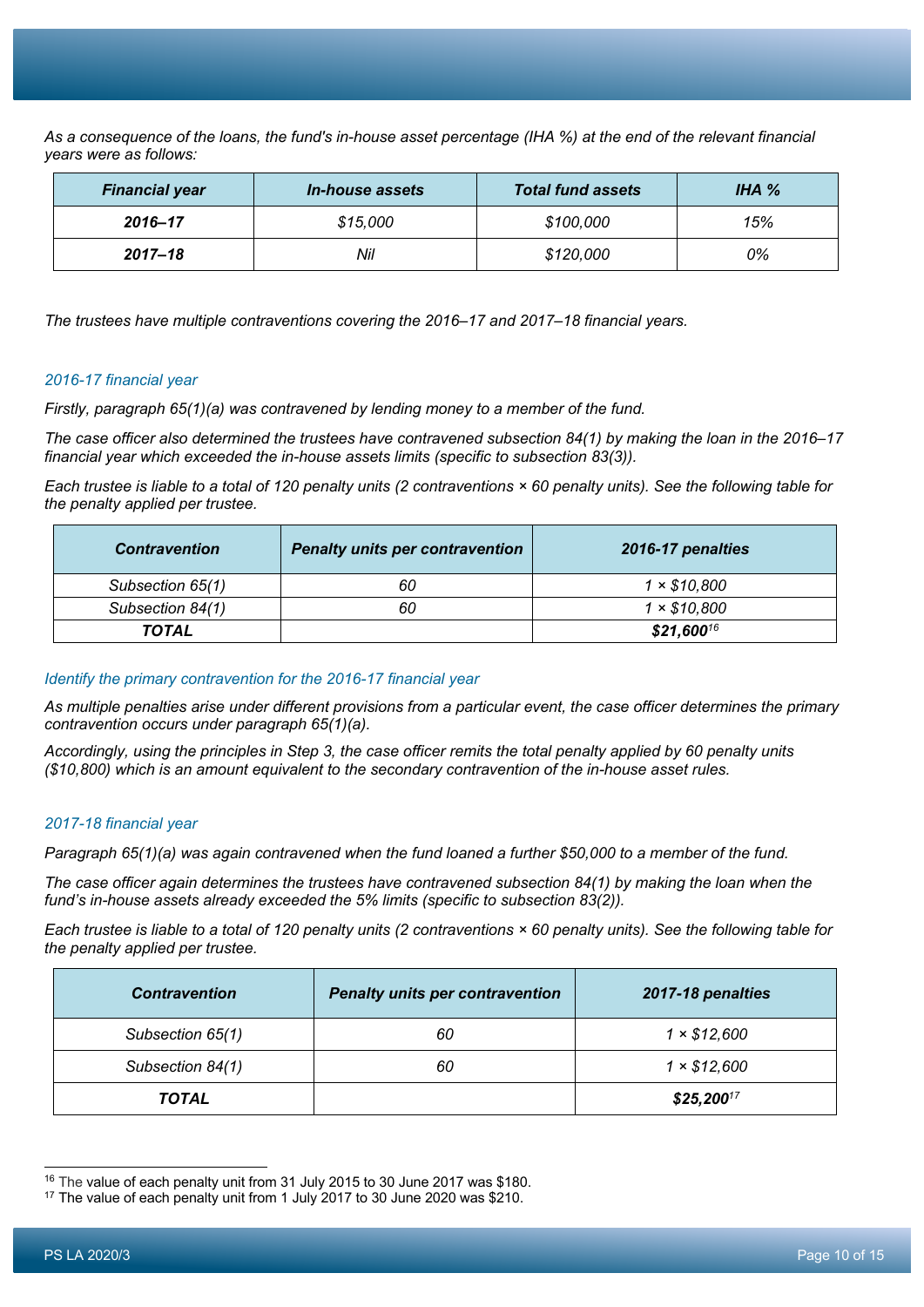*The circumstances for the 2017–18 financial year are identical to the 2016–17 financial year in regard to determining a primary and secondary contravention.*

*The act of entering into a new loan to a member on 31 July 2017 results in a primary contravention of paragraph 65(1)(a), and because that loan was made when the fund's in-house assets already exceeded the 5% limit, a secondary contravention of subsection 84(1) (specific to subsection 83(2)) occurred from the same event.*

*Accordingly, using the principles in Step 2, the case officer remits the total penalty applied by 60 penalty units (\$12,600) which is an amount equivalent to the secondary contravention of the in-house asset rules.*

#### *Consider further remission*

*The case officer then considers whether any further remission of the remaining 120 penalty units per trustee, is appropriate. That is:*

- *the remaining 60 penalty units (\$10,800) equivalent to the penalty applied for the subsection 65(1) contravention in the 2016–17 financial year, and*
- *the remaining 60 penalty units (\$12,600) equivalent to the penalty applied for the subsection 65(1) contravention in the 2017–18 financial year.*

*The case officer considers that these two factors support remission:*

- *The contraventions were rectified before the audit.*
- *The trustees had a good compliance history before making the loans.*

*However, they consider these factors weigh against further remission:*

- *The trustee, Mr Smith, was aware of the rules and knew he should not have made loans to himself.*
- *The loans made to the member were within the trustees' control.*
- *No events affected the trustees' capacity to comply with their obligations.*
- *The member gained a benefit through a deliberate act.*
- *The penalty imposed, per trustee, is not unjust in light of the circumstances, including the amount of the residual penalty (\$23,400) versus the value of the contravention (\$80,000).*
- *The contravention is not a one-off occurrence. There has been repeated poor behaviour, as multiple loans were made from the fund. The contraventions significantly impacted the fund assets.*

*The rectification of the contravention before the audit should be acknowledged with some remission for both trustees, however as both trustees were aware of their obligations prior to contravening the SISA multiple times, the case officer decides there are no grounds for further remission.*

*Passivity is not an excuse and both trustees are equally responsible for ensuring appropriate controls are in place to mitigate contraventions and to ensure they are fully informed about the actions of the other trustee.*

#### *Example 10 – loan to a member and financial assistance*

*Katy and Jason are members of the Shamrock SMSF and directors of the corporate trustee of the fund. In June 2018, the SMSF makes a loan of \$150,000 to Katy in contravention of section 65(1).*

*The loan was made on arm's length terms with a repayment schedule that determined that repayments were to be made on a monthly basis, with the loan scheduled to be repaid by the end of June 2020. The amount of the loan was less than 5% of the market value of the assets of the fund.*

*An ATO audit commenced in May 2019, and the case officer identified that Katy had not adhered to the schedule of repayments on four occasions:*

- *the repayment for July 2018 was made one week late*
- *the repayment for November 2018 was made over three months late*
- *the repayments for March 2019 and April 2019 have not been made and remain outstanding.*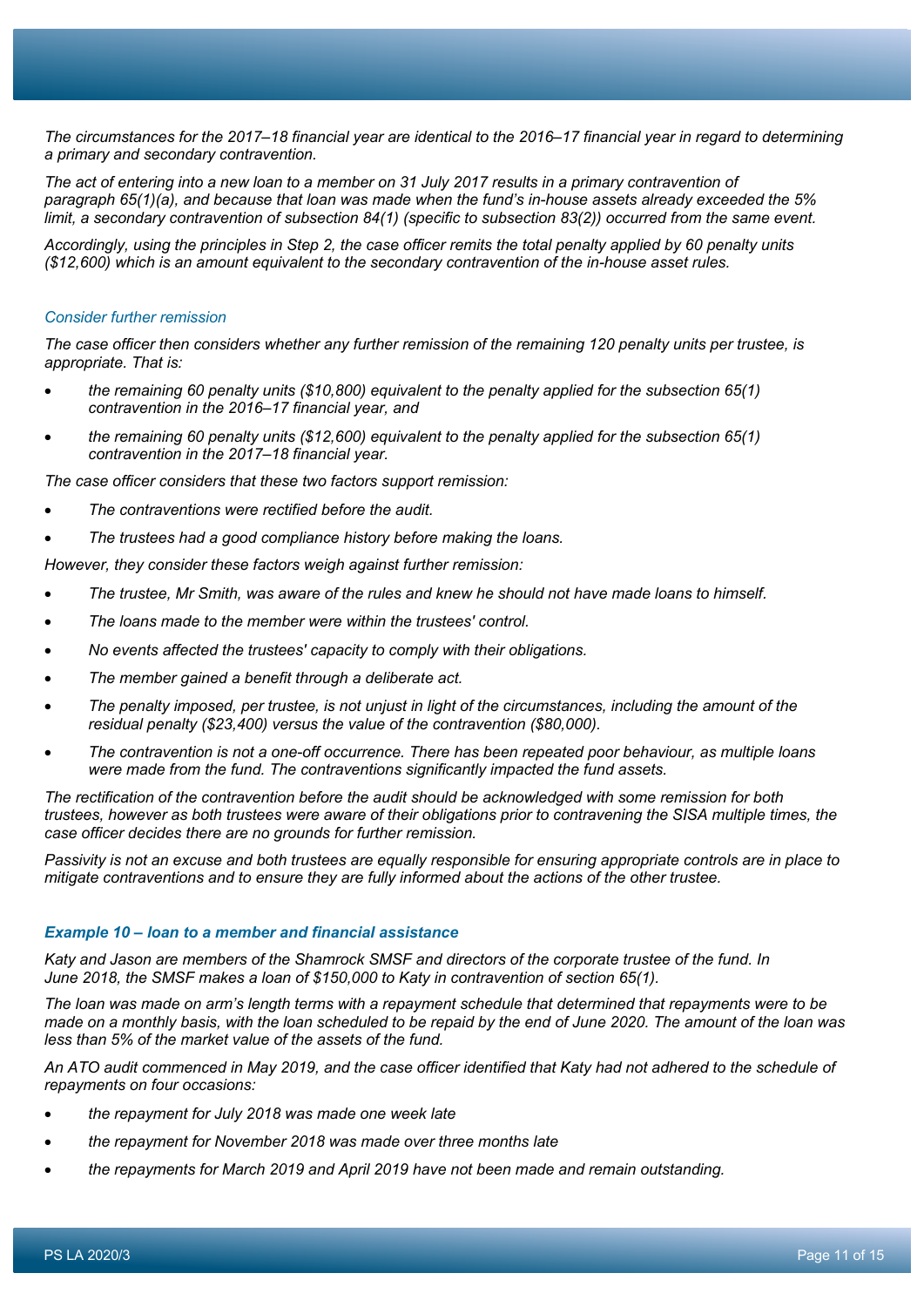*In this case, there are two primary contraventions across multiple years. The act of entering into a loan to a member in June 2018 results in the first contravention (of paragraph 65(1)(a)), and the failure to seek recovery of the repayments of the loan in the subsequent year is the second contravention (of paragraph 65(1)(b)).*

#### *2017-18 financial year*

*The making of the loan to Katy results in a contravention of paragraph 65(1)(a) and a penalty of 60 penalty units (\$12,600*18) *in the 2017-18 financial year.*

#### *2018-19 financial year*

*The case officer determines that, in relation to the repayments due in November 2018 and March 2019, there was a delay in taking recovery action when compared to usual commercial practices for collecting a debt of this type from an arm's length party. Each of these delays amounted to a separate provision of financial assistance in contravention of paragraph 65(1)(b). The case officer determined that there was no contravention in relation to the July 2018 repayment or the April 2019 repayment which has just become overdue, as it was within normal commercial practice not to pursue repayment within the first few weeks of a payment becoming overdue.*

*As a result, the corporate trustee is liable to 180 (3 × 60) penalty units (\$37,800) for the one contravention of paragraph 65(1)(a) and two contraventions of paragraph 65(1)(b), that is, November 2018 and March 2019.*

#### *Consider remission in relation to each separate primary contravention*

*The case officer determines that making the loan and delaying recovery action regarding the repayments are separate events. Therefore, there is no secondary contravention principle to be considered in relation to the remission of penalties.*

The trustees did not provide any reason or explanation to the case officer to justify any grounds for remission of *penalties in relation to the first primary contravention.*

*However, using the principles in Step 3, the case officer identifies that it is appropriate to consider further remission*  in relation to the second primary contravention on the basis that there were multiple paragraph 65(1)(b) *contraventions arising from the single overarching course of conduct of failing to pursue repayment. The trustees agree to implement processes to follow up overdue payments on a timelier basis.*

*Accordingly, the case officer remits the overall penalty to 120 penalty units (\$25,200), which is the level equivalent for one contravention of paragraph 65(1)(a) and one contravention of paragraph 65(1)(b).*

| <b>Financial year</b> | <b>Primary contraventions</b> | <b>Initial penalty</b> | <b>Penalty after remission</b> |
|-----------------------|-------------------------------|------------------------|--------------------------------|
| $2017 - 18$           | 65(1)(a)                      | 60 units               | 60 units                       |
| $2018 - 19$           | 65(1)(b)                      | 120 units              | 60 units                       |

#### *Example 11 – borrowing and voluntary disclosure*

*Willow and Daniel are members and trustees of the Theme SMSF. The fund has been in existence since 2010 and is a regulated SMSF.*

*In February 2019, Willow determined that the Theme SMSF should acquire an asset as part of the fund's investment strategy. Rather than sell an existing SMSF asset when prices were not optimal, Willow decided to advance the required money to the SMSF which would repay the amount once SMSF assets could be disposed of more advantageously.*

*In March 2019, Willow received advice from the accountant that an SMSF may not borrow outside limited exceptions and made a voluntary disclosure of a contravention of subsection 67(1) to the ATO. When contacted, the trustees* 

<sup>&</sup>lt;sup>18</sup> The value of each penalty unit from 1 July 2017 to 30 June 2020 was \$210.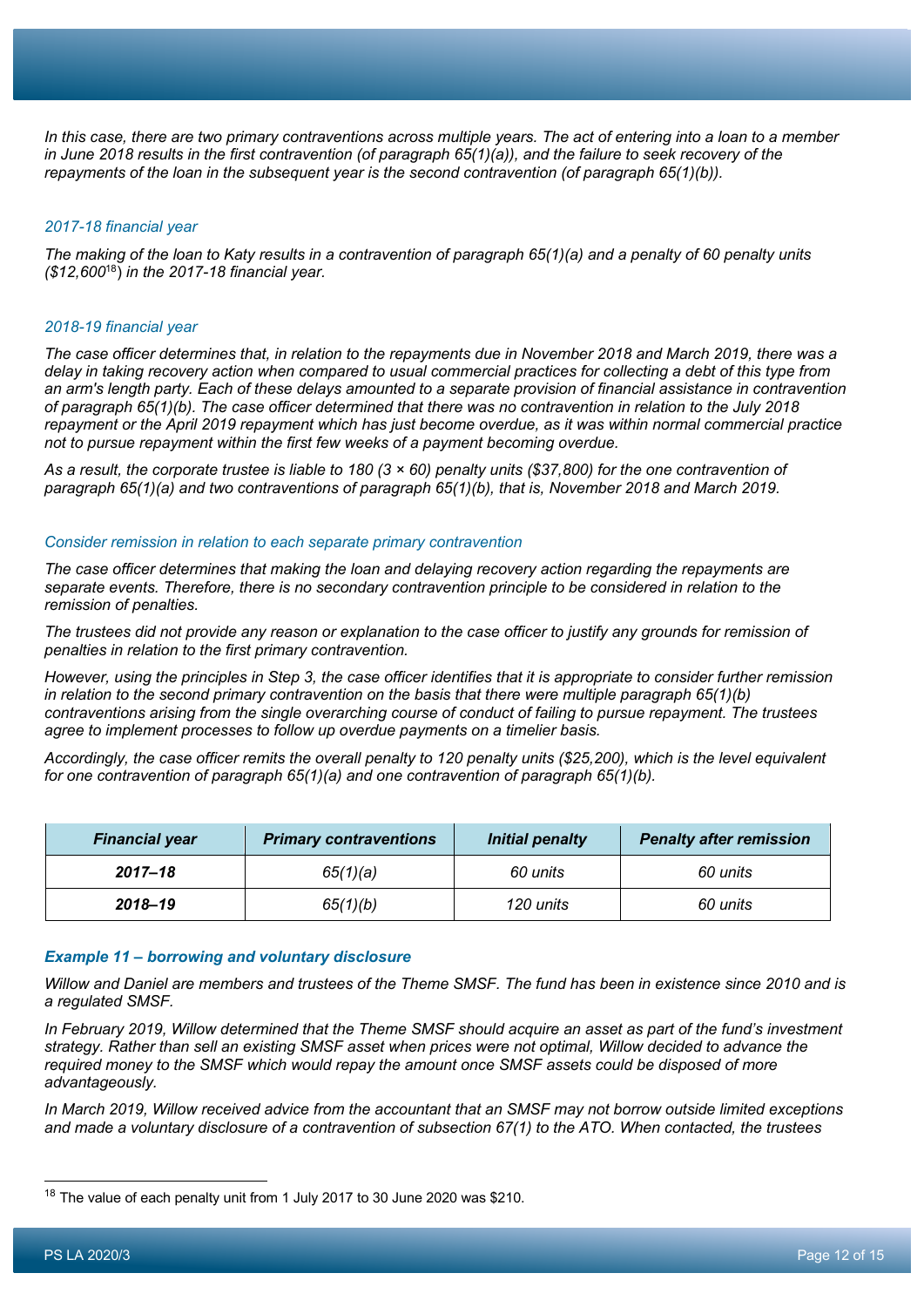*provided all required information to the ATO and agree to repay the borrowing before the end of the 2018–19 financial year.*

*Each trustee is liable to pay administrative penalties of 60 penalty units for the contravention of subsection 67(1).* 

#### *Consider remission*

*During the investigation, the trustees informed the case officer that Daniel was temporarily incapacitated in hospital during the majority of February and March 2019 and provided supporting documents. Willow provided a statement that she acknowledged full culpability for the course of conduct.*

*The case officer determines that the borrowing was within the trustees' control, no events affected the trustees' capacity to comply with their obligations and the level of penalty is appropriate in relation to the size of the fund and amount of the contravention. However as the trustees acted as soon as they became aware of the contravention by immediately repaying the borrowing and promptly engaging with the ATO by lodging a voluntary disclosure of the contravention, these factors and their previous good compliance history warrant significant remission of penalties for the trustees.*

*Daniel, as a trustee of the SMSF, is equally responsible for ensuring appropriate controls are in place to mitigate contraventions and ensure he is fully informed about the actions of the other trustee. However, as Willow acted on her own and claimed full responsibility for the contraventions, and we have evidence that circumstances beyond his control affected Daniel's ability to fulfil his duties, the case officer decides that there are grounds for further remission for Daniel.*

#### *Example 12 – failure to prepare accounts and statements and obtain asset valuations*

*The trustees and members of the Thomas Family Super Fund are Mr Thomas (69 years old) and Mrs Thomas (67 years old). The fund has been in existence since 2002 and is a regulated SMSF.*

*The fund has a history of late lodgment and at the commencement of an audit the 2017–18 and 2018–19 SMSF annual returns (SARs) were not lodged.*

*In a reply to an audit letter, the trustees advised that they have not prepared their financial statements or obtained valuations for the fund's assets in the 2017–18 and 2018–19 financial years. However, they have now engaged a new tax agent to get the lodgments up to date.*

*The trustees believed that because the fund was in full pension phase and expected to receive refunds for the 2017–18 and 2018–19 financial years, the ATO would have no issues with the late lodgment of the SARs.*

*The fund's total assets as at 30 June 2017 were \$1.5 million.*

*The case officer decides to accept an enforceable undertaking (EU) from the trustees in accordance with Law Administration Practice Statement PS LA 2006/18 Self-managed superannuation funds – enforceable undertakings to lodge outstanding SARs within three months.*

*The trustees have contravened section 35B by not preparing financial statements and not obtaining asset valuations. As a result, each trustee is liable for administrative penalties of 10 penalty units for the 2017–18 financial year and for the 2018–19 financial year.*

*To support the remission, the case officer considers that the trustees' behaviour was not a deliberate act to obtain a personal gain.*

*However, the case officer decided that this was outweighed by the following factors:*

- *the trustees have a history of late lodgment and the contravention is not a one-off occurrence*
- *no events prevented the trustees from complying with their regulatory obligations*
- *they did not seek advice about their lodgment obligations, and committed to rectify only after an ATO audit had commenced.*

*The case officer more broadly considers that the timely lodgment of SARs is a central pillar to the regulation of the SMSF system. SMSFs that do not comply with their reporting obligations may gain inappropriate access to tax concessions and therefore undermine the integrity of the system as a whole.*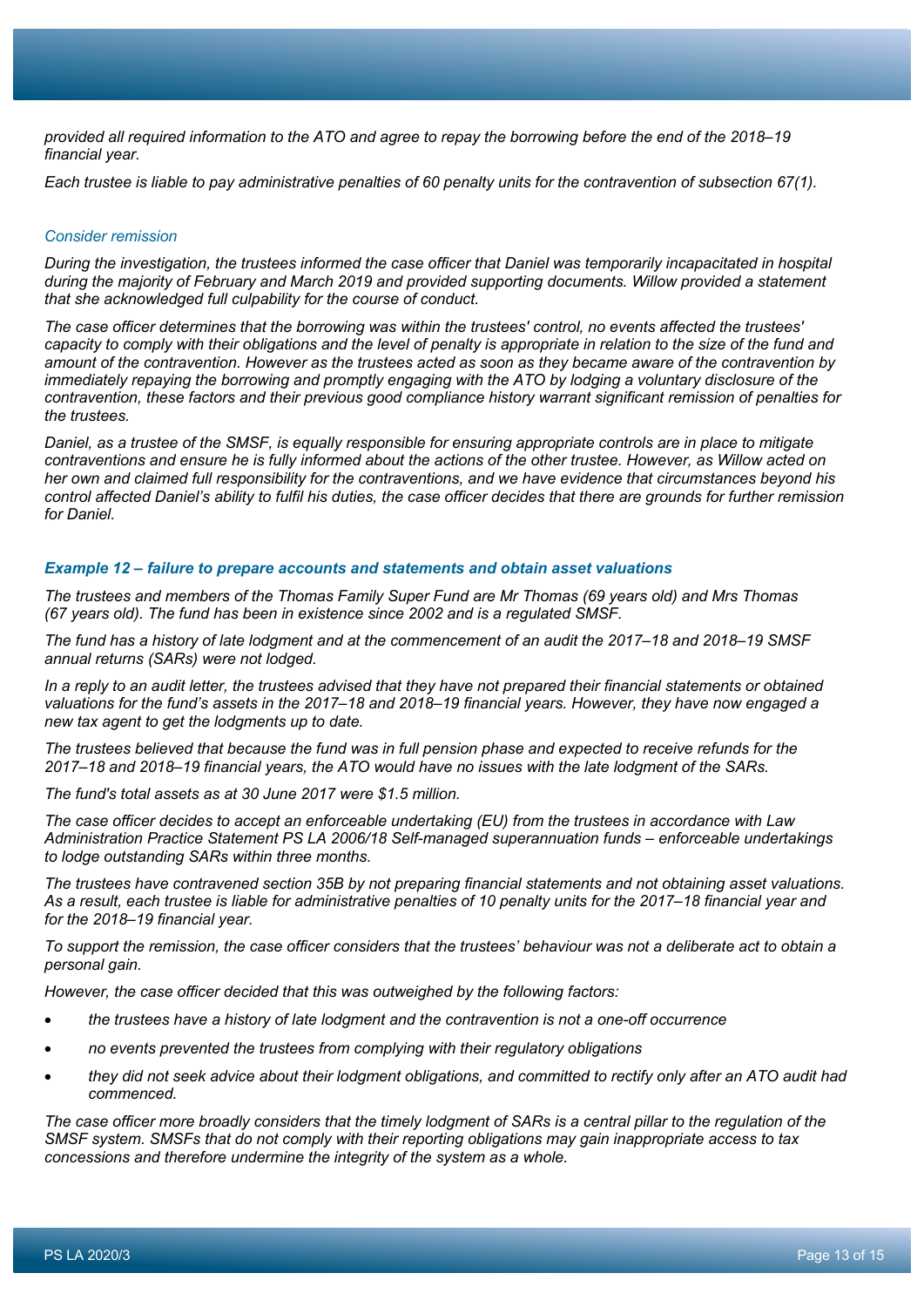*The case officer decides that there are no grounds for remission. The apparent misunderstanding of their lodgment obligations does not reconcile with the evidence of their established poor compliance history. Trustees are expected to understand their obligations and comply with them, or seek advice regarding how to comply where it is reasonable to do so*.